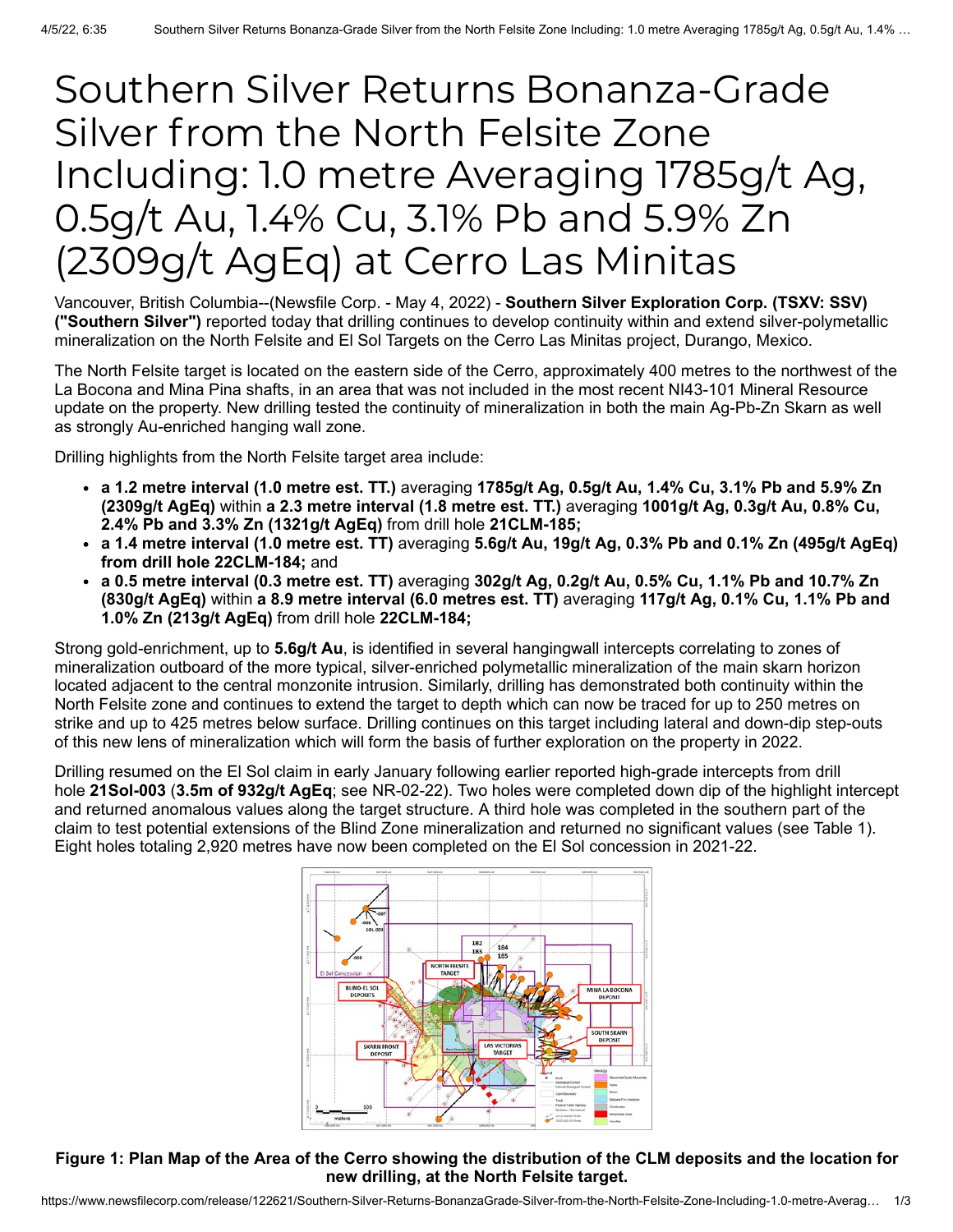#### To view an enhanced version of Figure 1, please visit: [https://orders.newsfilecorp.com/files/5344/122621\\_3235df3ea4901811\\_002full.jpg](https://orders.newsfilecorp.com/files/5344/122621_3235df3ea4901811_002full.jpg)



## **Figure 2: Longitudinal Section looking south of the North Felsite target area showing the distribution of Southern Silver's most recent drill holes.**

# To view an enhanced version of Figure 2, please visit: [https://orders.newsfilecorp.com/files/5344/122621\\_3235df3ea4901811\\_003full.jpg](https://orders.newsfilecorp.com/files/5344/122621_3235df3ea4901811_003full.jpg)

#### **Table 1: Select Assay Intervals from North Felsite Target Area.**

| Hole #                          | <b>From</b><br>(m)      | To<br>(m)               | Interval<br>(m)    | Tr. Thck<br>(m)       | Ag<br>(g/t)          | Au<br>(g/t)       | Cu<br>(%)         | Pb<br>(%)         | Zn<br>(%)          | AgEq<br>(q/t)     | ZnEq<br>(%)         | <b>Notes</b>                      |
|---------------------------------|-------------------------|-------------------------|--------------------|-----------------------|----------------------|-------------------|-------------------|-------------------|--------------------|-------------------|---------------------|-----------------------------------|
| <b>CLM - North Felsite Zone</b> |                         |                         |                    |                       |                      |                   |                   |                   |                    |                   |                     |                                   |
| 22CLM-182<br>inc<br>and inc.    | 333.8<br>346.5<br>350.7 | 351.1<br>347.3<br>351.1 | 17.3<br>0.8<br>0.4 | 14.1<br>0.7<br>0.3    | 55<br>451<br>442     | 0.7<br>1.1<br>1.2 | 0.1<br>0.0<br>0.8 | 0.4<br>2.0<br>2.9 | 0.7<br>1.2<br>4.0  | 162<br>651<br>884 | 4.1<br>16.5<br>22.4 | North Felsite HW, 53% Dilution    |
| 22CLM-182<br>inc.               | 497.7<br>499.3          | 500.9<br>500.9          | 3.2<br>1.6         | 2.6<br>1.3            | 195<br>368           | 0.1<br>0.0        | 0.1<br>0.1        | $0.6\,$<br>1.1    | 2.5<br>3.7         | 328<br>568        | 8.3<br>14.4         | North Felsite Skarn,              |
| 22CLM-183                       | 520.0                   | 520.9                   | 0.9                | 0.7                   | 51                   | 0.0               | 0.0               | 0.7               | 3.5                | 211               | 5.4                 | North Felsite Skarn               |
| 22CLM-183<br>inc.               | 535.4<br>537.7          | 538.4<br>538.4          | 3.0<br>0.7         | 2.2<br>0.5            | 85<br>115            | 0.0<br>0.1        | 0.0<br>0.0        | 1.6<br>2.2        | 3.6<br>5.7         | 278<br>413        | 7.1<br>10.5         | North Felsite Skarn               |
| 22CLM-183                       | 570.8                   | 572.2                   | 1.4                | 1.0                   | 22                   | 0.7               | 0.3               | 0.0               | 0.8                | 140               | 3.5                 | North Felsite Skarn               |
| 22CLM-184<br>inc.               | 378.8<br>384.5          | 396.3<br>385.9          | 17.5<br>1.4        | 11.7<br>1.0           | $\overline{7}$<br>19 | 1.1<br>5.6        | 0.0<br>0.0        | 0.1<br>0.3        | 0.2<br>0.1         | 112<br>495        | 2.8<br>12.5         | North Felsite HW,                 |
| 22CLM-184                       | 413.2                   | 413.6                   | 0.4                | 0.3                   | 121                  | 0.2               | 0.1               | 1.9               | 6.5                | 460               | 11.7                | North Felsite Skarn               |
| 22CLM-184<br>inc.<br>and inc.   | 418.3<br>418.3<br>422.2 | 427.3<br>418.8<br>423.3 | 8.9<br>0.5<br>1.2  | $6.0\,$<br>0.3<br>0.8 | 117<br>302<br>302    | 0.1<br>0.2<br>0.2 | 0.1<br>0.5<br>0.4 | 1.1<br>1.1<br>2.9 | 1.0<br>10.7<br>0.7 | 213<br>830<br>485 | 5.4<br>21.0<br>12.3 | North Felsite Skarn, 44% Dilution |
| 22CLM-185                       | 377.8                   | 378.7                   | 0.9                | 0.7                   | 185                  | 0.6               | 0.1               | 3.1               | 0.6                | 358               | 9.1                 | North Felsite HW                  |
| 22CLM-185<br>inc.               | 472.2<br>473.3          | 474.5<br>474.5          | 2.3<br>1.2         | 1.8<br>1.0            | 1001<br>1785         | 0.3<br>0.5        | 0.8<br>1.4        | 2.4<br>3.1        | 3.3<br>5.9         | 1321<br>2309      | 33.5<br>58.6        | North Felsite Skarn               |
| <b>CLM - El Sol Zone</b>        |                         |                         |                    |                       |                      |                   |                   |                   |                    |                   |                     |                                   |
| 22SOL-006                       | 136.5                   | 136.9                   | 0.3                |                       | 11                   | 1.1               | 0.0               | 0.4               | 5.8                | 345               | 8.8                 |                                   |
| 22SOL-006                       | 263.1                   | 263.8                   | 0.6                |                       | 20                   | 0.2               | 0.0               | 3.6               | 0.9                | 186               | 4.7                 |                                   |
| 22SOL-007                       | 181.5                   | 184.7                   | 3.3                |                       | 68                   | 0.1               | 0.0               | 0.2               | 1.1                | 127               | 3.2                 |                                   |
| 22SOL-008                       | <b>NSV</b>              | <b>NSV</b>              | <b>NSV</b>         |                       | <b>NSV</b>           | <b>NSV</b>        | <b>NSV</b>        | <b>NSV</b>        | <b>NSV</b>         | <b>NSV</b>        | <b>NSV</b>          |                                   |

Analyzed by FA/AA for gold and ICP-AES by ALS Laboratories, North Vancouver, BC. Silver (>100ppm), copper, lead and zinc (>1%) overlimits assayed by ore grade ICP analysis, High silver overlimits (>1500g/t Ag) and gold overlimits (>10g/t Au) re-assayed with FA-Grav. High Pb (>20%) and Zn (>30%) overlimits assayed by titration. AgEq and ZnEq were calculated using average metal prices of: US\$20/oz silver, US\$1650/oz gold,